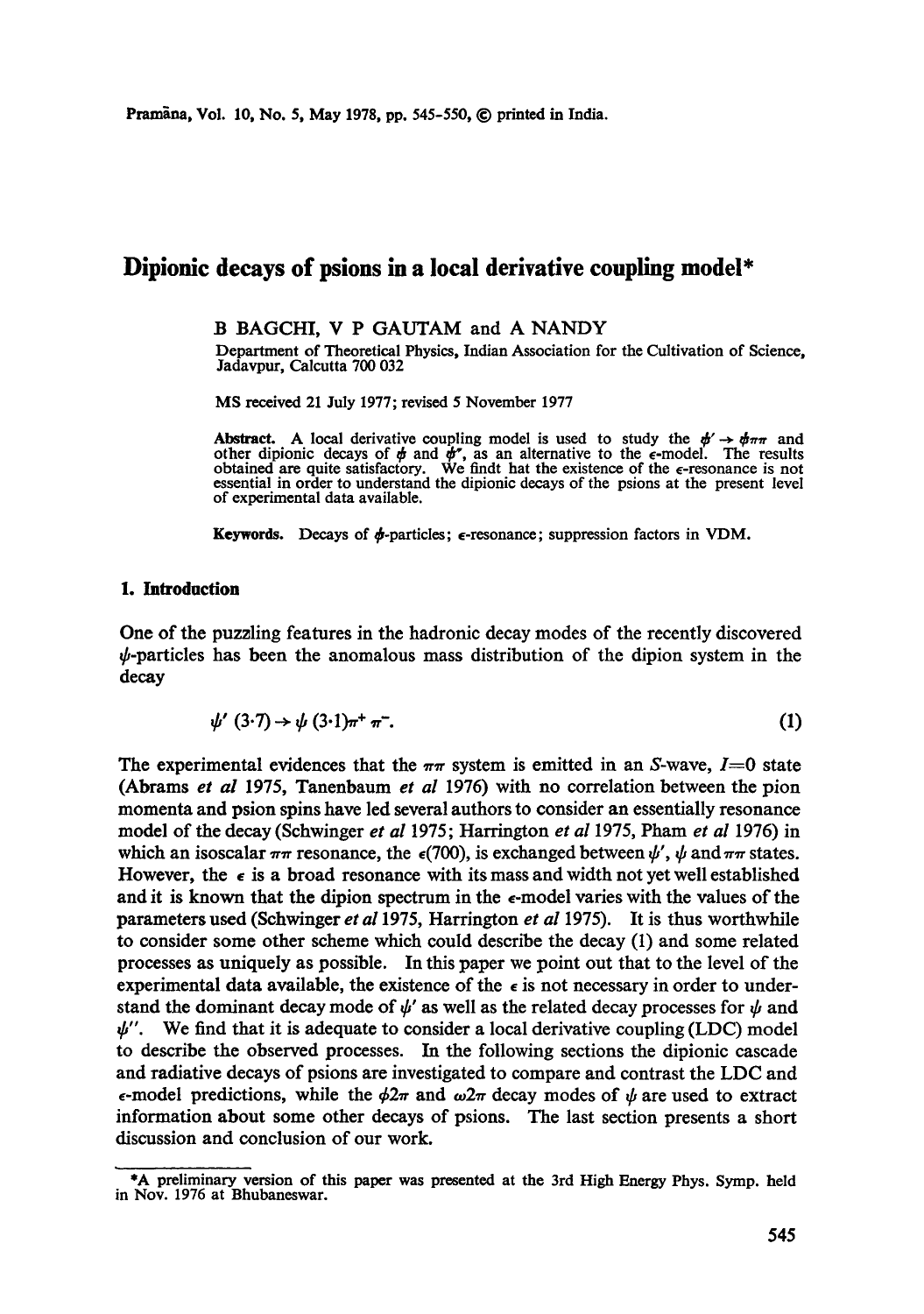# 2.  $\phi' \longrightarrow \phi \pi \pi$  and  $\phi'' \longrightarrow \phi \pi \pi$  decays

We start with the model Lagrangian\* for the decay  $\psi' \rightarrow \psi \pi \pi$ ,

$$
L_{\rm int} = g_{\phi' \phi \pi \pi} m_{\phi'}^{-2} \psi_{\mu} \psi^{\mu} (\partial_{\nu} \vec{\pi}) \cdot (\partial_{\nu} \vec{\pi}). \tag{2}
$$

Here we have retained the simplest coupling of the  $\psi$  nad  $\psi'$  fields and are guided in our choice of the derivative form for the pion fields from current algebra considerations (Pasupathy 1976);  $g_{\phi'\phi_{\pi\pi}}$  is a dimensionless coupling constant. The LDC form (2) leads to a parameterless prediction for the decay spectrum in the dipion mass

$$
\frac{d\,\Gamma}{dm_{\pi\pi}}=\frac{g_{\phi'\phi\pi\pi}^2}{4\pi}\,a\,(b+2)\,(b-1)^{1/2}\,(1-4c)^{1/2}\,(1-2c)^2\qquad \qquad (3)
$$

where

$$
a = m_{\phi} m_{\pi\pi}^5 / 288 \pi^2 m_{\phi'}^6, \ b = (m_{\phi}^2 + m_{\phi'}^2 - m_{\pi\pi}^2)^2 / 4 m_{\phi}^2 m_{\phi'}^2
$$

and  $c = m_{\pi}^2 / m_{\pi}^2$ . Figure 1 shows this decay spectrum; for comparison we have also included predictions of the  $\epsilon$ -model and the phase space; the experimental data are from Particle Data Group (1976). An essentially similar result was obtained by Brown and Calm (1975) from pure chiral symmetry considerations in a nonrelativistic approximation.

It is evident that eq. (3) explains the general features of the decay spectra almost as well as the resonance model. While the  $\epsilon$ -model predictions can be altered by fitting



Figure 1. Dipion mass distribution in  $\phi' \rightarrow \phi_{\pi\pi}$  decay. The experimental data are taken from K<sub>o</sub>egerler et al (1976b).

<sup>\*</sup>That this type of Lagrangian can describe the decay mode  $\phi' \rightarrow \phi_{\pi\pi}$  is widely known; however, detailed calculations for this and other associated processes have not yet been carried out to our knowledge.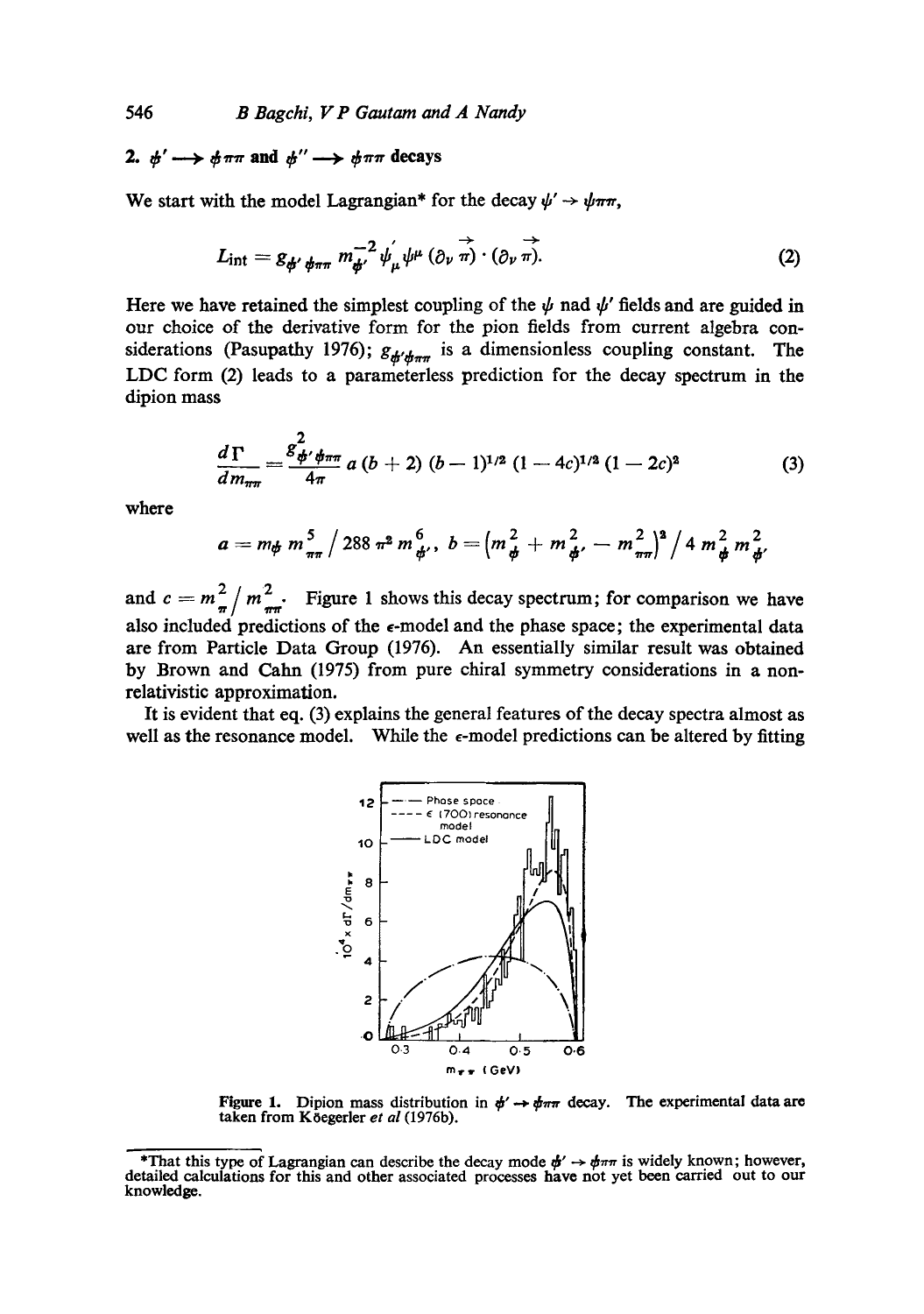

**Figure 2.** Dipion mass distribution in  $\phi'' \rightarrow \phi \pi \pi$  decay.

the  $\epsilon$ -parameters, the LDC model can be shape adjusted by using a suitable form factor at the 4-particle vertex. Such a form factor could arise from the loosely bound structure of the psions in the quark model. The close agreement of the two models is due to the fact that whereas (2) predicts a dipion spectrum increasing with the mass of the dipion, the resonance model implies a spectrum peaked close to the  $\epsilon$ -mass which happens to be near the end of the available phase space. To distinguish between the two models then, a larger phase space is necessary. This is provided in the cascade decays of  $\psi''(4\cdot l)$  where again we would expect a  $\psi''(4\cdot l) \rightarrow \psi(3\cdot l)\pi\pi$  decay in analogy to the decay (1). Assuming  $g^2_{\phi^r \phi \pi \pi} \approx g^2_{\phi^r \phi \pi \pi}$  we have calculated the dipion mass spectra from the two models and, as shown in figure 2, these are distinctly different.\* The decay width for the process turns out to be  $\sim$ 2.5 MeV in the present model and  $\sim$  5 MeV with the resonance hypothesis. Our result is actually on the high side, for as Chaichian and Köegerler (1976) have shown in a nonrelativistic model, the coupling constant for the same process should decrease with increasing order of radial excitations, so that  $g^2_{\phi''\phi\pi\pi}$  should actually be less than  $g^2_{\phi'\phi\pi\pi}$ . The evidence of more than one resonace at the 4" 1 GeV level further complicates the picture so that our calculation overestimates the width and should therefore be considered as a prediction of only an upper limit to this decay rate. Köegerler *et al* (1976a) predict a width of 110 keV on the basis of a partial wave dispersion relation analysis.

### **3.**  $\phi \rightarrow \omega \pi \pi$  and  $\phi \rightarrow \phi \pi \pi$  decays

For these processes we use an extended vector dominance model in which the  $\omega$  or  $\phi$  can couple to a  $\psi$  or  $\psi'$  state. Such a coupling could be mediated by the hypothetical O-meson (Palmer and Pinsky 1976). There are some complications from the fact that the intermediate vector mesons are now off the mass shell so that some suppression of these rates are to be expected; in keeping with conventional practice (Roy 1976; Pham 1976) we lump these suppressions at the  $\psi$ - $\omega$  and  $\psi$ - $\phi$  vertices.

We next assume in our simple model where we are interested in order-of-magnitude estimates only that all *VV'PP* couplings are of equal magnitude for V,  $V' = \omega, \phi, \psi, \psi'$ 

<sup>\*</sup>It is to be noted, however, that with the recent changed parameters of the  $\epsilon$ -model ( $m_{\epsilon} = 1200$ ) MeV), the phase space available even in this process, viz.  $\phi^{\prime\prime} \rightarrow \phi \pi \pi$ , will not give a clear separation of the peaks in the two models.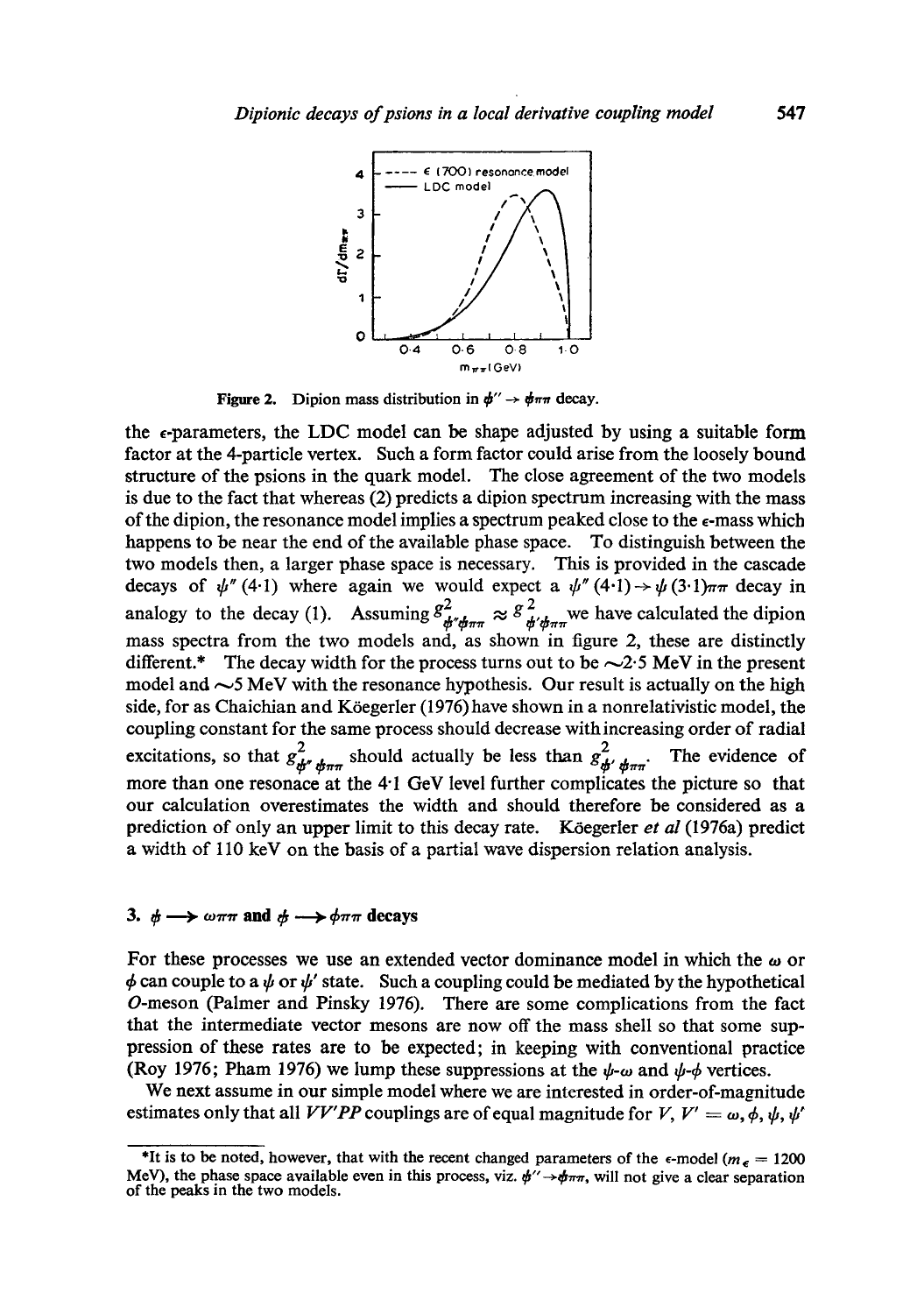and all  $VV'P$  couplings equal for these  $V, V's$ ; correction factors can be introduced from symmetry considerations, but this takes us outside the point of view of this paper. We then have the relation

$$
\frac{\Gamma(\psi \to \phi \pi \pi)}{\Gamma(\psi \to \omega \pi \pi)} \approx 1.6 \frac{\Gamma(\psi \to \eta \phi)}{\Gamma(\psi \to \eta \omega)}.
$$

Using present experimental numbers for the two dipionic decays, we get  $\Gamma(\psi \rightarrow \gamma \phi)/\gamma$  $\Gamma(\psi \rightarrow \eta \omega) \approx 0.13$ , which is in good agreement with other theoretical predictions (Heimann 1977). From this we also estimate that the ratio of  $\eta\phi$  and  $\eta\omega$  decays of  $\psi'$  will be  $\sim 0.12$ .

## 4.  $\phi \longrightarrow \pi \pi \gamma$  decay

The LDC model has been used to calculate the decay width for  $\psi \rightarrow \pi \pi \gamma$  assuming a sequential decay in a vector dominance framework (Tsai *et al* 1975; Primakoff *et al*  1976):

$$
\psi \to \pi \pi \ (\psi, \ \psi') \to \pi \pi \ \gamma. \tag{4}
$$

Here one is immediately faced with the problem that the far off mass shell character of the  $\psi$ ,  $\psi'$  imposes on the coupling constants certain suppression factors. A study of radiative decays of the  $\psi$  and  $\psi'$  into the pseudoscalars  $\eta$  and  $\eta'$  show (Nandy *et al* 1978) that, in VDM calculations where both  $\psi$  and  $\psi'$  are allowed in the intermediate state and making the conventional assumption that the full suppression can be taken at the electro-magnetic vertex, the suppression factor  $B$  is found to be in the range

$$
\frac{1}{166.5} < B < \frac{1}{56.5}.\tag{5}
$$

A suppression of this order of magntiude had been obtained earlier by Pham (1976), although Roy (1976) had obtained a much smaller number. Using the  $B$  given above and taking into account gauge invariance by replacing the vector fields  $\psi_{\mu}$ , by the field strengths  $\psi_{\mu\nu} = \partial_{\mu} \psi_{\nu} - \partial_{\nu} \psi_{\mu}$ , we get

$$
0.9 \text{ keV} < \Gamma \left( \psi \to \pi \pi \gamma \right) < 2.6 \text{ keV} \tag{6}
$$

which encompasses the results obtained by Sarma *et al* (1976).<sup>\*</sup> In figure 3 we have exhibited the dipion spectra of the  $\pi^+$   $\pi^-$  as obtained in the LDC model as well as that obtained from standard  $\epsilon$ -model with  $\epsilon$ -mass and width at 700 and 600 MeV respectively, (Tsai *et al* 1975, Harrington *et al* 1975) using the vector dominance hypothesis; the third curve in the figure represents the distribution assuming the  $\epsilon$ -mass to be 1200 MeV (Particle Data Group 1976).

<sup>\*</sup>Sarma *et al* (1976) also show that asymptotic freedom arguments suggest that  $\Gamma$  ( $\phi \rightarrow \pi \pi \gamma$ ) can be at most a fraction of a keV.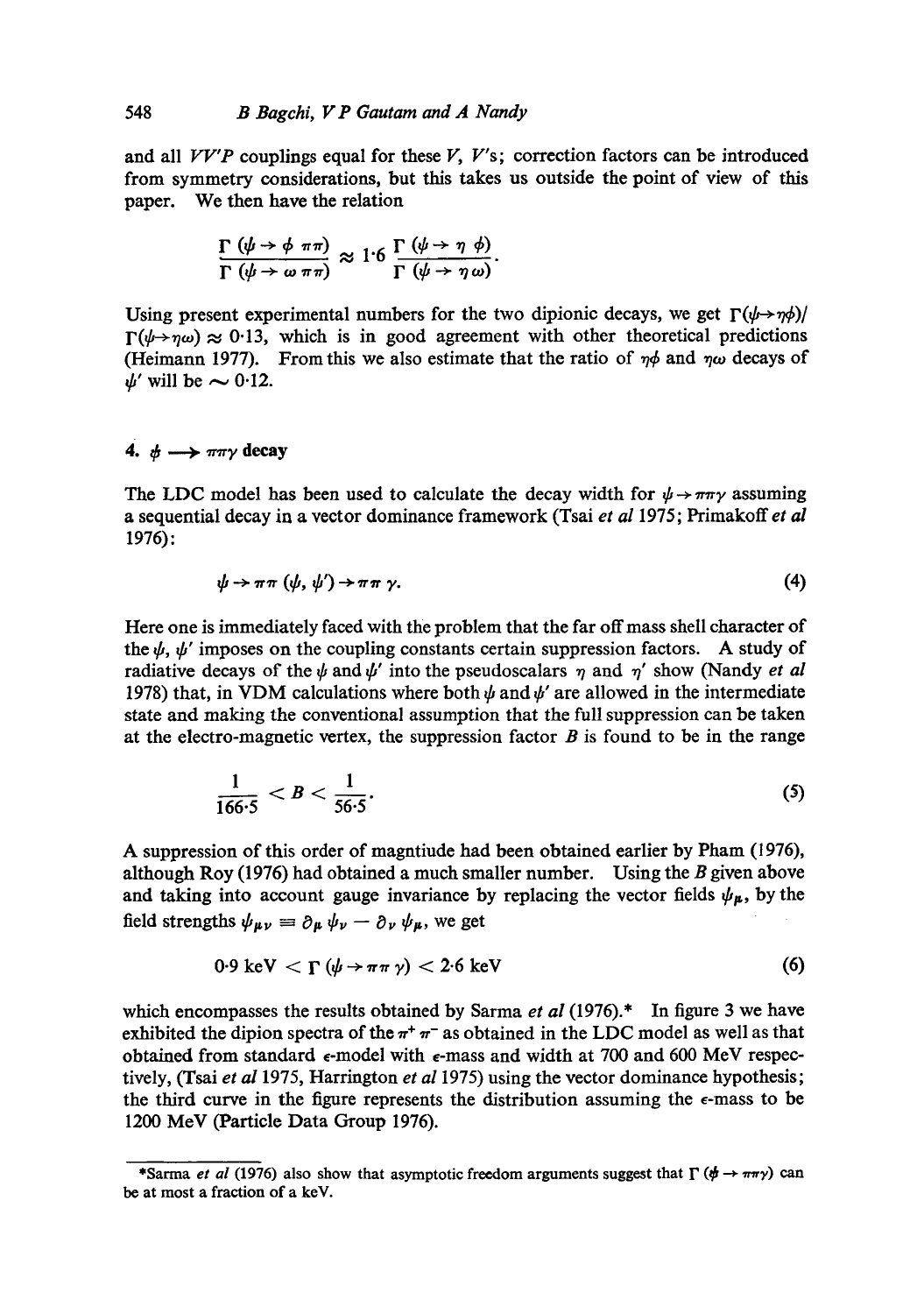

Figure 3. Dipion mass distribution in  $\phi \rightarrow \pi \pi \gamma$  decay (for the  $\epsilon$ -model distribution the ordinate has to be multiplied by the numbers indicated).

## **5. Discussions and conclusion**

Thus we find that the LDC model provides an acceptable description of the dipionic decays of the  $\psi$ -particles. The available experimental data are generally insensitive to the detailed structure of the 4-particle vertex, although a form factor could improve the fit to the  $\psi' \rightarrow \psi \pi \pi$  decay spectrum. As we remarked in section 2, the origin of such a form factor could be in the bound structure of the psions in a quark model including charm, or say the exchange of an  $\epsilon$  between the psions and pions. But in view of the difficulties associated with the  $\epsilon$ -model\* and the lack of precise experimental information, it seems adequate at present to consider the 4-particle vertex merely as a local interaction and obtain order of magnitudes estimates of the transition amplitudes. This restriction still admits of certain modifications to the basic model: thus, for example, the vector fields can be replaced by the field strength form. This hardly alters the predictions for cascade decays of the higher  $\psi$  states, but has to be considered for the case of the  $\psi \rightarrow \pi \pi \gamma$  process. Increasing complexity could also be introduced in the pion part of (1) but current algebra constraints seem to argue against this (Pasupathy 1976).

### **Acknowledgements**

The authors would like to thank Dr A P Balachandran, Dr T De and Dr B Dutta Roy for discussions. BB and AN would also like to thank CSIR New Delhi, for financial support.

<sup>\*</sup>The mass of the  $\epsilon$  has been changing widely: e.g. 410 MeV (Letessier and Tounsi 1971), 700 MeV (Particle Data Group 1974) and 1200 MeV (Particle Data Group 1976).